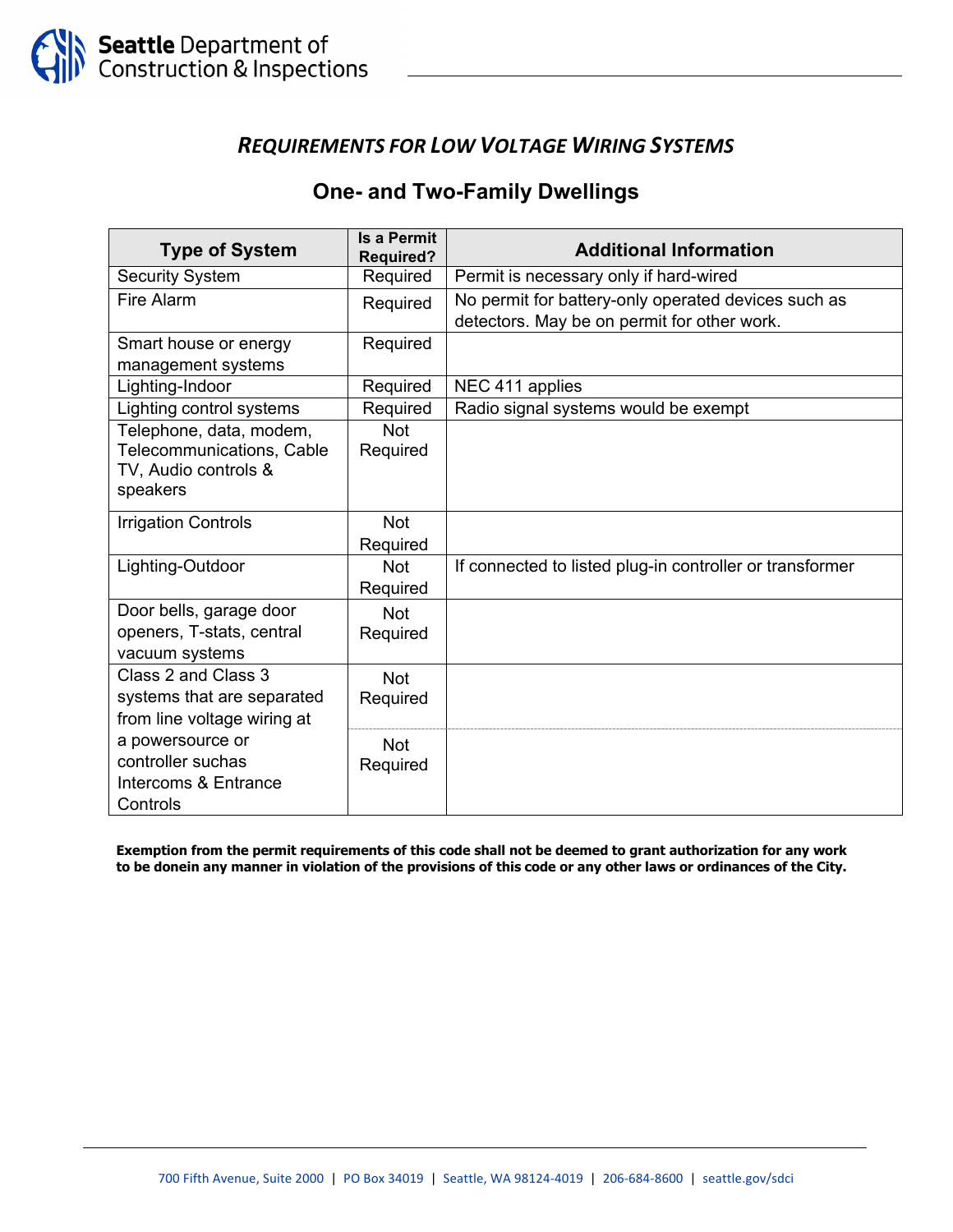## *REQUIREMENTS FOR LOW VOLTAGE WIRING SYSTEMS*

# **Multi-Family Dwellings**

| <b>Type of System</b>                                                                          | <b>Is a Permit</b><br><b>Required?</b> | <b>Additional Information</b>                                                                                                                                                                                                                      |
|------------------------------------------------------------------------------------------------|----------------------------------------|----------------------------------------------------------------------------------------------------------------------------------------------------------------------------------------------------------------------------------------------------|
| <b>Security System</b>                                                                         | Required                               |                                                                                                                                                                                                                                                    |
| <b>Fire Alarm</b>                                                                              | Required                               | Non-required systems also need a permit                                                                                                                                                                                                            |
| Customer-Owned                                                                                 | <b>Not</b><br>Required                 | If less than 1,000 feet of cable or 10 devices, then<br>exempt;                                                                                                                                                                                    |
| Telephone, data, modem,<br>and other communication<br>systems                                  | Required                               | Installations of $\geq 1,000$ feet of cable or 10 or more<br>devices require a permit for the entire installation.                                                                                                                                 |
| Utility-Owned Telephone &<br>data cabling                                                      | <b>Not</b><br>Required                 | The utility may install interface or line to each<br>individual unit, further wiring requires a permit over<br>the 1000 feet guideline                                                                                                             |
| <b>Central Energy</b><br>Management & HVAC<br>controls                                         | Required                               | Includes T-stats & controls in individual units                                                                                                                                                                                                    |
| Cable TV                                                                                       | <b>Not</b><br>Required                 | If less than 1,000 feet of cable or 10 devices, then<br>exempt;                                                                                                                                                                                    |
|                                                                                                | Required                               | Installations of $\geq 1,000$ feet of cable or 10 or more<br>devices require a permit for the entire installation.                                                                                                                                 |
| Irrigation system controls                                                                     | Required                               |                                                                                                                                                                                                                                                    |
| Lighting-Outdoor                                                                               | Required                               |                                                                                                                                                                                                                                                    |
| Lighting-Indoor                                                                                | Required                               |                                                                                                                                                                                                                                                    |
| Lighting control systems                                                                       | Required                               | Radio signal systems are exempt                                                                                                                                                                                                                    |
| Intercom, Entrance<br>Controls, Audio or any<br>other system that involves<br>the entire bldg. | Required                               | Systems contained in individual units are exempt                                                                                                                                                                                                   |
| Smart house or energy<br>management systems                                                    | Required                               |                                                                                                                                                                                                                                                    |
| Distributed Antenna System<br>(DAS) (When Required by Fire<br>Code)                            | Required                               | Includes a Seattle Fire Department Fee. To learn<br>more about when a DAS is required, see SFD Client<br>Assistance Memo #5123.<br>http://www.seattle.gov/fire/business-services/fire-<br>code-and-fire-safety-<br>documents#clientassistancememos |
| Garage door opener &<br>parking garage entry<br>controls                                       | <b>Not</b><br>Required                 | If included under line-voltage permit                                                                                                                                                                                                              |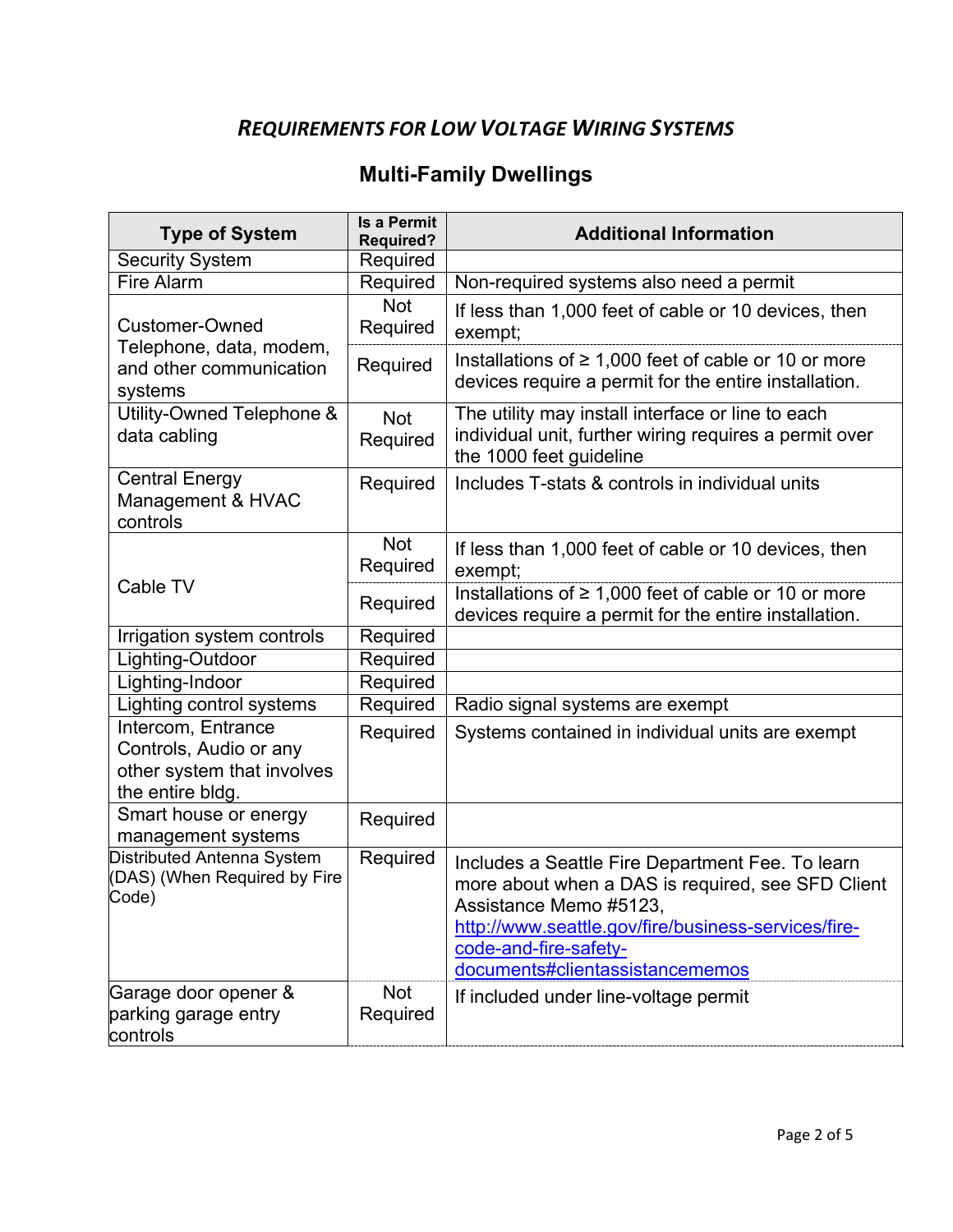| Garage door opener &                                                 | Required               | If not included under line voltage permit                |
|----------------------------------------------------------------------|------------------------|----------------------------------------------------------|
| parking garage entry<br>controls<br>T-stats for stand alone<br>units | <b>Not</b><br>Required | If the complete HVAC is contained in the individual unit |

**Exemption from the permit requirements of this code shall not be deemed to grant authorization for any work**  to be donein any manner in violation of the provisions of this code or any other laws or ordinances of the City.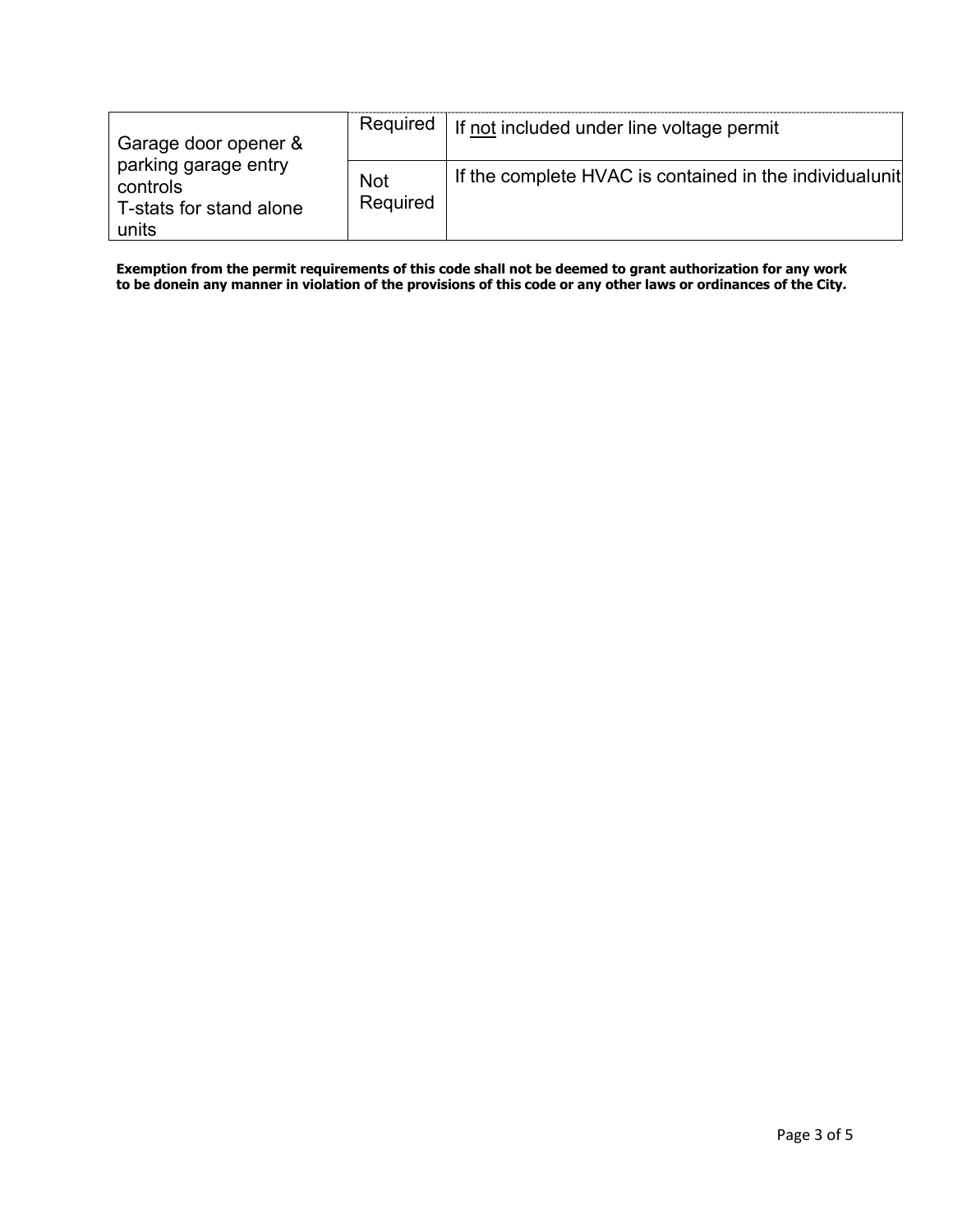## *REQUIREMENTS FOR LOW VOLTAGE WIRING SYSTEMS*

### **Commercial & Industrial**

| <b>Type of System</b>                                                         | <b>Is a Permit</b><br><b>Required?</b> | <b>Additional Information</b>                                                                                                                                                                                                                      |
|-------------------------------------------------------------------------------|----------------------------------------|----------------------------------------------------------------------------------------------------------------------------------------------------------------------------------------------------------------------------------------------------|
|                                                                               | <b>Not</b>                             | If less than 1,000 feet of cable or 10 devices, then                                                                                                                                                                                               |
| Customer-owned telephone,                                                     | Required                               | exempt;                                                                                                                                                                                                                                            |
| data, modem, and other<br>communication systems                               | Required                               | Installations of $\geq 1,000$ feet of cable or 10 or more<br>devices require a permit for the entire installation.                                                                                                                                 |
| Utility-Owned Telephone &<br>data cabling                                     | <b>Not</b><br>Required                 | The utility may install interface or line to each<br>individual unit, further wiring requires a permit over<br>the 1000 feet guideline                                                                                                             |
| <b>Fiber Optic Communications</b><br>cabling $>$ or = 1,000' or 10<br>devices | Required                               | First 50' of cable entering a bldg. is exempt                                                                                                                                                                                                      |
| All wiring in space under                                                     | <b>Not</b>                             | Utility will provide documentation that verifies they                                                                                                                                                                                              |
| exclusive control of a                                                        | Required                               | are authorized as a utility by the Washington                                                                                                                                                                                                      |
| communications utility                                                        |                                        | <b>Utilities and Transportation Commission</b>                                                                                                                                                                                                     |
| Energy management &<br><b>HVAC controls</b>                                   | Required                               |                                                                                                                                                                                                                                                    |
|                                                                               | <b>Not</b>                             | If less than 1,000 feet of cable or 10 devices, then                                                                                                                                                                                               |
|                                                                               | Required                               | exempt;                                                                                                                                                                                                                                            |
| Cable TV                                                                      | Required                               | Installations of $\geq 1,000$ feet of cable or 10 or more<br>devices require a permit for the entire installation.                                                                                                                                 |
| Irrigation system controls                                                    | Required                               |                                                                                                                                                                                                                                                    |
| Lighting-Outdoor                                                              | Required                               |                                                                                                                                                                                                                                                    |
| Lighting-Indoor                                                               | Required                               |                                                                                                                                                                                                                                                    |
| Lighting controls                                                             | Required                               |                                                                                                                                                                                                                                                    |
| <b>Audio Systems</b>                                                          | Required                               | Exempt if small system going in an office, store or<br>etc. & no speakers are being installed in a<br>suspended ceiling                                                                                                                            |
| Security System                                                               | Required                               |                                                                                                                                                                                                                                                    |
| <b>Fire Alarm</b>                                                             | Required                               | Non-required systems also need a permit; Less<br>than 6 devices & no control panel may be done on<br>permit with other electrical work                                                                                                             |
| <b>Fire Sprinkler Controls</b>                                                | Required                               |                                                                                                                                                                                                                                                    |
| Distributed Antenna System<br>(DAS) (When Required by Fire<br>Code)           | Required                               | Includes a Seattle Fire Department Fee. To learn<br>more about when a DAS is required, see SFD Client<br>Assistance Memo #5123,<br>http://www.seattle.gov/fire/business-services/fire-<br>code-and-fire-safety-<br>documents#clientassistancememos |